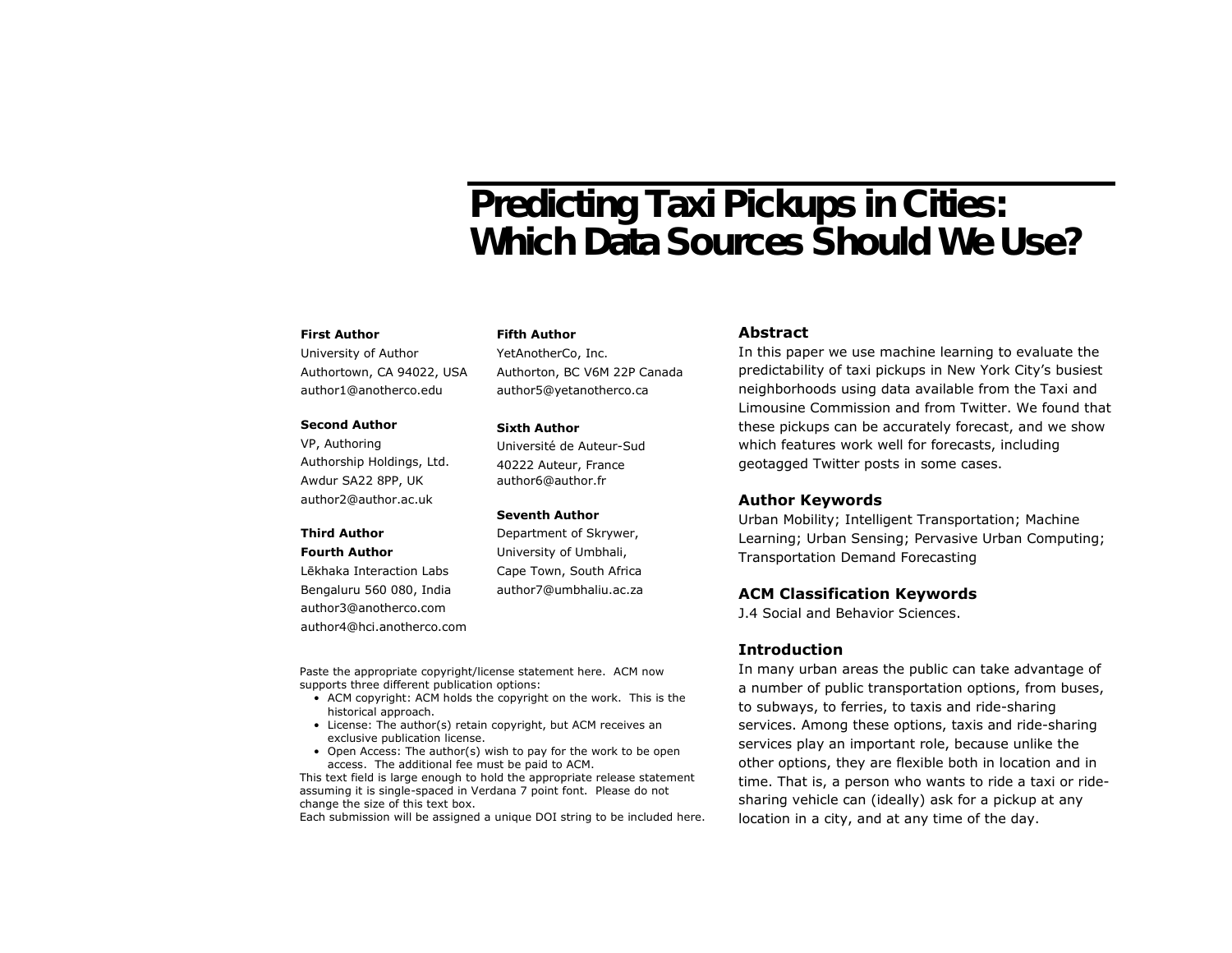Yet, this location and time flexibility will only be possible if the companies that provide the transportation services can accurately predict the number of pickups in different locations and at different times. Such accurate predictions would allow the companies to field a sufficient number of vehicles at the appropriate places and times in order to handle the demand by the traveling public. It is possible that human taxi drivers can intuitively predict demand by location and time, based on their prior experiences. However, we suspect that it is possible to design predictive algorithms that can outperform this human intuition. Furthermore, such algorithms will be indispensable in the (perhaps not so distant) future when vehicles are automated, and a system controlling the vehicles needs to predict demand [1]. This paper explores the question: what are the data sources that can help us to accurately predict taxi pickup demand in a city, both for different locations, and for different times of the day? Here, we attempt to answer this question by exploring data that is available for New York City. Specifically, our hypothesis was that the demand for taxi pickups for a given place and time in New York City can be predicted from the number of (a) pickups, and (b) tweets at that place over a relatively short time period preceding the time of interest.

#### **Related work**

The data made publicly available by the New York City (NYC) Taxi and Limousine Commission (TLC) [2] has been the subject of a number of studies. Primarily this research has focused on descriptive aspects of the data, such as looking at where riders are travelling or how much they are paying, along with other statistics and visualizations. In early releases of the data, a unique identifier was provided for individual drivers,

allowing for the analysis of specific drivers, which yielded interesting findings. For example, using these identifiers, it is possible to determine which drivers are the fastest or most efficient. However, the unique identifier was later stripped from the data. Other studies used the data to evaluate patterns of human movement, including the impact of large storms on cab rides.

Similarly, social media is very frequently the subject of research. Often the content is what is considered, rather than the counts of occurrences. The use of Twitter to evaluate human activity in Manhattan has been thoroughly studied and documented.

Ferreira et al. used the NYC taxi trip data as a sensor for activity within the city [3]. Their main focus was on developing a system for querying and visualizing this data that is more in-depth and useful than standard analytics queries. Due to the size of the data, they developed a system of storage, querying and visualization allowing for interactive plotting of various visualizations. The system they created can generate heatmaps, plots and other investigative visualizations. A particular example they showed was a comparative heatmap showing the impacts of Hurricanes Sandy and Irene on cab ridership in lower Manhattan.

Patel and Chandan focused on the technical solutions needed to work with the NYC taxi data [4]. Since 2014 there were around 180 million taxi rides, and the authors saw the need for the use of big data tools to analyze the data in a reasonable amount of time. Using technologies such as Hadoop, MapReduce, Hive and Pig, the authors answered questions such as which driver travelled the most distance, which driver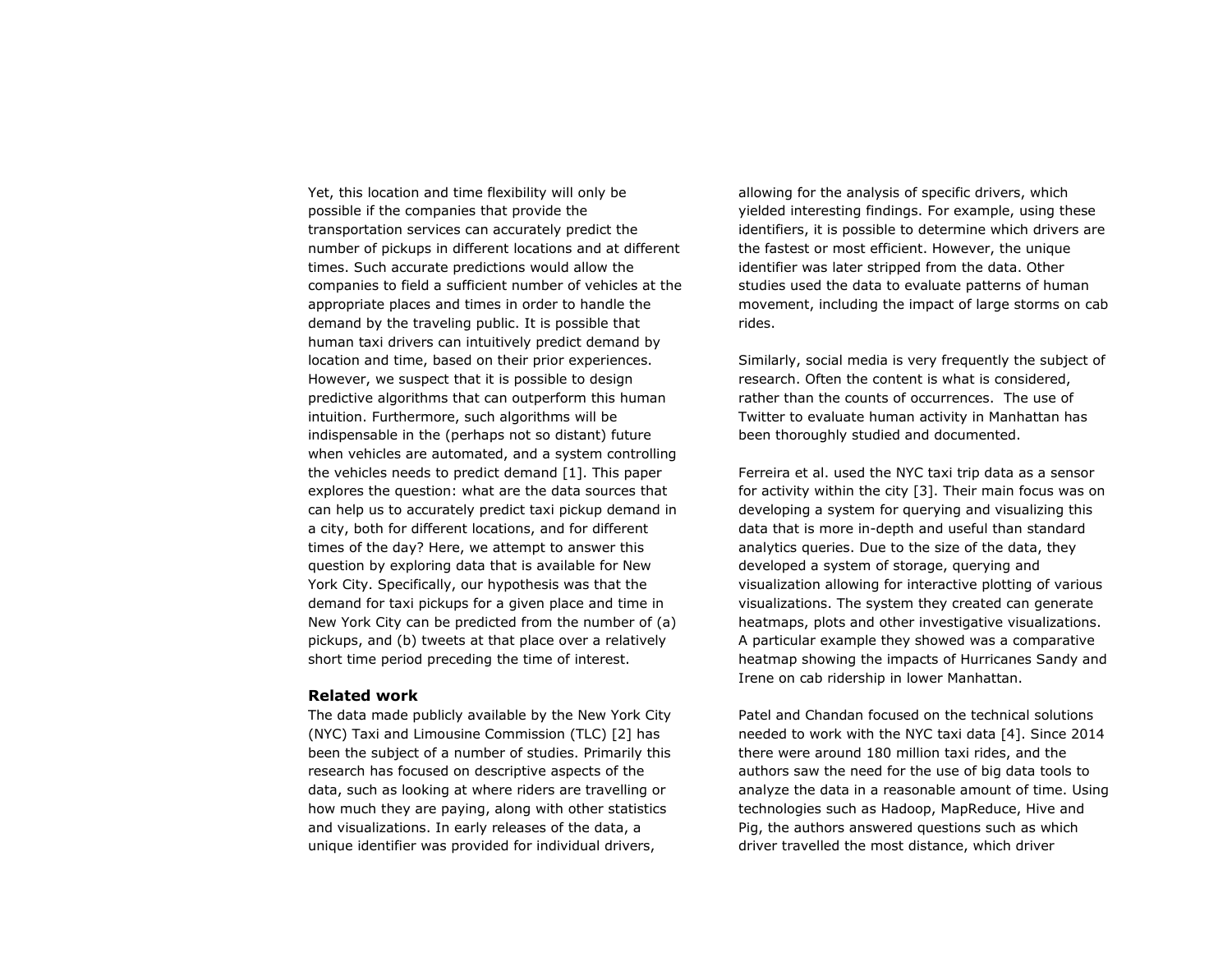Vendor ID

Pickup Date Time

Drop-off Date Time

Pass. Count

Trip Distance

Pickup Longitude

Pickup Latitude

Rate Code ID

Store and Forward Flag

Drop-off Longitude

Drop-off Latitude

Payment Type

Fare Amount

Extra

MTA Tax

Improve. Surcharge

Tip Amount

Tolls Amount

Total Amount

Table 1 These are the fields available for each trip in the NYC taxi data.

collected the most fares, and what region has the most drop-offs. They also looked at various descriptive plots and heatmaps. The authors were mostly concerned with evaluating the technical aspects of working with such a large amount of data efficiently.

Krumm and colleagues explored how Twitter activity can be used to classify regions of the city into land-use profiles [5]. Furthermore, they explored how Twitter activity in one geographic area of Manhattan might predict activity in another area. In this work, they used the number of tweets in cells of a grid placed over the NYC metro area. They did not use the content of the tweets.

This paper contributes to existing work by building models to predict taxi pickups based on date/time, previous pickup counts, and tweet counts.

#### **Data**

In order to successfully predict taxi pickups, we first cleaned, and manipulated two datasets: the NYC TLC dataset, and geotagged tweets from New York City.

*Data Cleaning and Preparation* The main goals of the data cleaning and preparation process were as follows:

- Clean data by e.g. remove rows with missing values
- **EXEC** Classify tweets and cab pickups into separate neighborhoods in New York City
- Create a structured data table to allow us to complete the analysis
- **Extract data from the database and populate table**

#### *Data Cleaning and Preparation: Taxi Data*

The first step was to download the taxi data from the TLC website. It came in the form of comma separated value (CSV) files for each month. They provide data for both Green Cabs and Yellow Cabs. Yellow Cabs are the taxis which only pickup in the Manhattan neighborhoods, while Green Cabs pick up passengers in all the outer boroughs. Yellow Cab data is available for the 2009 – 2016 time period, while Green Cab data is available for the mid-2013 – 2016 time period. The entire data set is spread across 113 CSV files. Each of these files contains the fields listed in Table 1. In the work presented in this paper we used both Yellow Cab and Green Cab data spanning five months in mid-2015.

One challenge with the data was that the field names varied slightly from year to year and between the two types of cabs. Additionally, upon initial inspection of the CSV files, there were fields with odd values for both trip mileage and for some of the coordinates. Many trips were found to either originate in the ocean or terminate in the ocean. This was likely due to some sort of anomaly in the GPS sensor in the data logging devices.

In preparation for modeling pickups in neighborhoods, a GeoJSON file sourced from CivicDashboards [6] containing the boundaries of all 428 New York City neighborhoods was used to add in the following features into the data.

- Pickup Neighborhood
- Drop-off Neighborhood
- Pickup Borough
- Drop-off Borough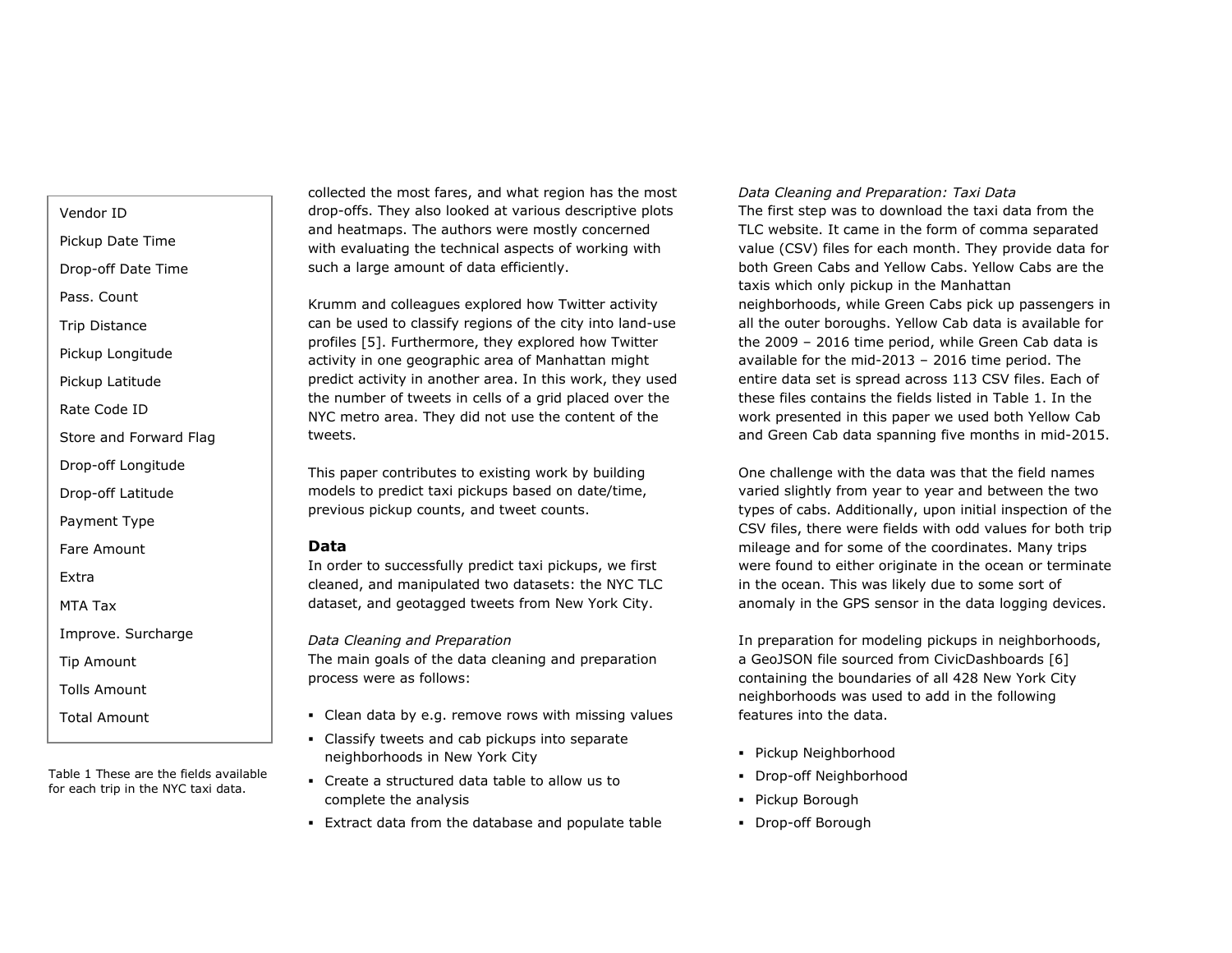| Neighborhood              | <b>Mean Tweets</b> | <b>Mean Pickups</b> | % Pickups |
|---------------------------|--------------------|---------------------|-----------|
| Midtown                   | 140.16             | 2927.54             | 0.16      |
| Upper East Side           | 31.25              | 2263.43             | 0.28      |
| Chelsea                   | 67.23              | 1542.23             | 0.37      |
| <b>Upper West Side</b>    | 37.56              | 1441.51             | 0.45      |
| Hell's Kitchen            | 44.01              | 871.71              | 0.50      |
| East Village              | 27.82              | 656.22              | 0.53      |
| <b>Theater District</b>   | 43.46              | 616.59              | 0.57      |
| West Village              | 23.39              | 615.74              | 0.60      |
| Murray Hill               | 6.21               | 438.83              | 0.62      |
| LaGuardia Airport         | 4.23               | 409.15              | 0.65      |
| East Harlem               | 12.37              | 357.43              | 0.67      |
| Harlem                    | 26.14              | 351.91              | 0.69      |
| Gramercy                  | 9.80               | 350.52              | 0.70      |
| Greenwich Village         | 15.27              | 348.60              | 0.72      |
| SoHo                      | 28.92              | 343.43              | 0.74      |
| Kips Bay                  | 5.25               | 337.60              | 0.76      |
| <b>Financial District</b> | 39.62              | 316,48              | 0.78      |
| Tribeca                   | 17.98              | 290.57              | 0.79      |
| Williamsburg              | 32.32              | 289.92              | 0.81      |
| <b>Flatiron District</b>  | 11.07              | 266.89              | 0.82      |
| Lower East Side           | 16.68              | 265.35              | 0.84      |
| <b>Central Park</b>       | 21.96              | 264.52              | 0.85      |
| <b>Battery Park City</b>  | 5.61               | 167.22              | 0.86      |
| Astoria                   | 11.70              | 147.78              | 0.87      |
| Morningside Heights       | 6.91               | 141.23              | 0.88      |
| Long Island City          | 13.33              | 136.17              | 0.89      |
| NoHo                      | 5.60               | 126.01              | 0.89      |
| Elmhurst                  | 7.85               | 101.16              | 0.90      |
| Bedford-Stuyvesant        | 18.48              | 92.65               | 0.90      |

Table 2 We used 29 neighborhoods in our analysis, which comprised about 90% of the total taxi pickups in the NYC area.

The process of adding these variables to the data was completed as the files were being loaded into a SQLite database. A script was used to strip rows which had values that were either missing or with trip distances that were extremely large. Once the geocoding process was completed, any rows which were outside the bounds of any neighborhood were also removed. After cleaning the data, it was deposited into the SQLite database with a table for each CSV file.

This process involved a large amount of manual exploration of the data and determining which data fields were common across all the files and what they should be named to ensure continuity between the SQLite tables. Not using any big data technologies and running a simple script on laptops, the runtime of this script was around 15 hours, a number which could surely be improved upon. The final output was a SQLite database which is about 200 gigabytes in size.

*Data Cleaning and Preparation: Twitter Data* The Twitter data was queried from the Twitter API for all geotagged tweets, which comprise approximately 1% of all tweets. This data was from the same 5 month date range and area over the city as we used for taxi data, as shown in Figure 1. The data consisted of a timestamp and location for each tweet resulting in about 4 million data points. The same geocoding steps were taken with this data as with the TLC data. We removed all tweets which were not in a NYC neighborhood. Additionally, the timecode was in UTC time, so it was converted to eastern standard time.

# **Predicting Taxi Pickups**

To predict taxi pickups, the data for each neighborhood was manipulated into individual, hour-long instances that included the actual number of pickups in the neighborhood along with several possible predictive features. In total, there were over 60 million instances from all 29 neighborhoods. The specific fields for each instance were:

- Year, Month, Day, Weekday, Hour
- Neighborhood
- Pickup Count
- Tweet Count
- Mean Neighborhood Pickups
- Mean Neighborhood Tweets
- $\blacksquare$  Lag 1, 2, 3, 4, 5 Pickups
- $\blacksquare$  Lag 1, 2, 3, 4, 5 Tweets

#### *Final Modeling Process*

The objective for the final model is to predict the "Pickup Count" variable and to determine if a reliable model can be made to predict these factors. Since there are some neighborhoods which have a very low volume of pickups and tweets, only the neighborhoods that comprise 90% of the pickups were considered. Table 2 lists these 29 neighborhoods along with the mean hourly pickup count, and Figure 1 shows in red the subset of 29 neighborhoods that we focused on for the analysis.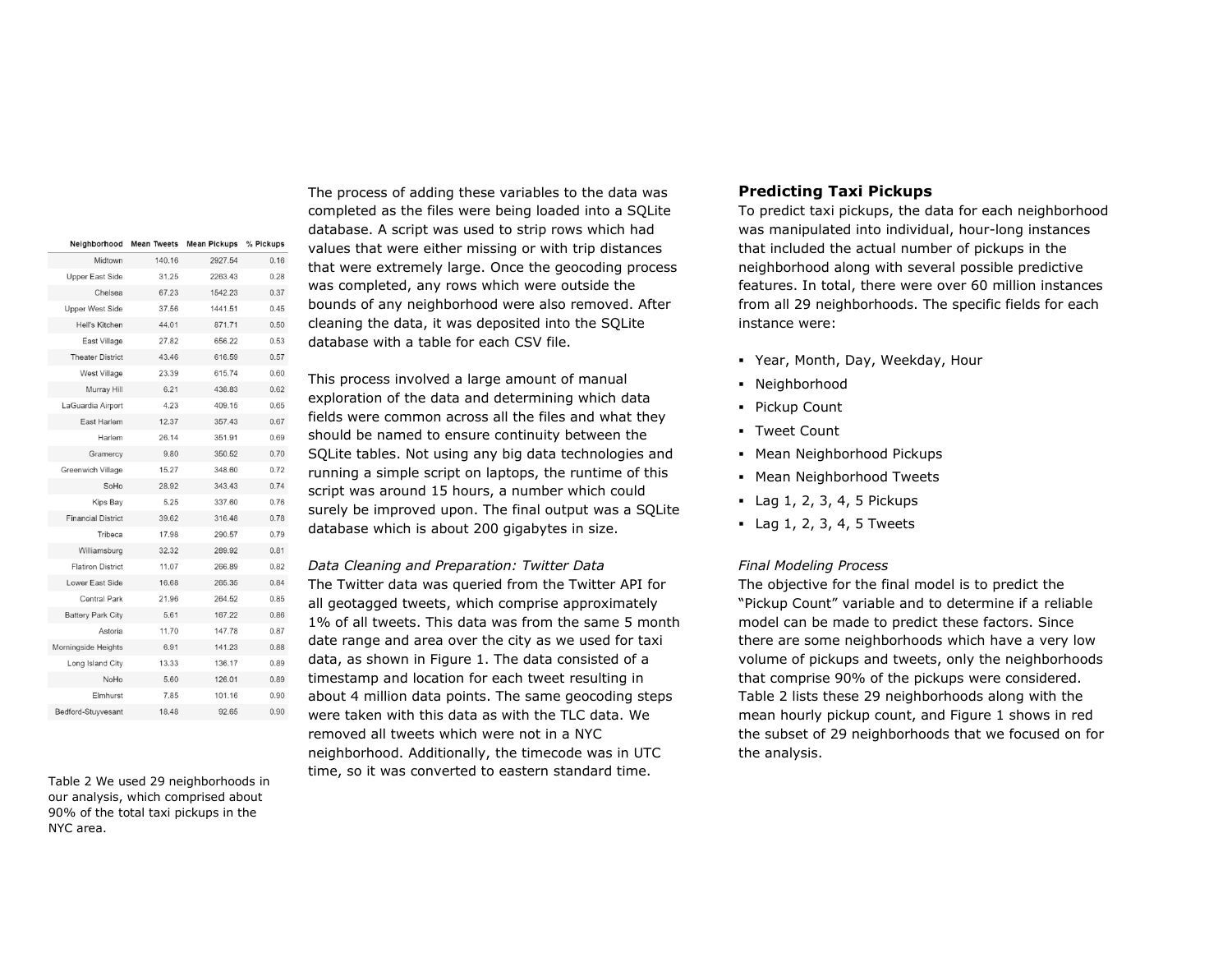| <b>Nemon</b><br><b>NYW ROCYHIN</b><br>hines.<br>Gesete firk<br>Totown<br><b>Aryonavan Second Law</b><br><b>Alterna</b><br><b>UNITED</b><br>Teareck<br><b>Digitation</b><br>woulded.<br>. Pak<br><b>Wind Ave</b><br>Geriele.<br><b>OKE</b>                                                                                                                                                                |
|----------------------------------------------------------------------------------------------------------------------------------------------------------------------------------------------------------------------------------------------------------------------------------------------------------------------------------------------------------------------------------------------------------|
| <b>Current</b><br>w<br>NG 2<br><b>Histens</b><br>Offish<br><b>Highlestin</b><br><b>HANNA</b><br>/ Strophy<br>CedarGrove<br><b>The Services Party Forther</b><br>Sancy Point<br>96<br><b>Polt</b> brich<br><b>Sachd Range</b><br>her.<br>(No.<br>$\sqrt{2}$<br><b>GRADE</b><br>$\frac{1}{2}$<br><b>Distriction</b><br><b>Gretik martons</b><br>verona                                                     |
| <b>Distanced</b><br><b>Dickwere</b><br>Montgar<br>TO Diffuse Bare<br><b>Nitteri</b><br><b>KAW YOFE</b><br>Parries<br>$\overline{m}$<br>Tyremas J - HI in<br>Burstall<br><b>Rando</b><br>D<br><b>Trent Neck</b><br><b>PACKWARE</b><br><b>Beloves</b><br><b>CARLO</b><br><b>TENNIS OF</b><br><b>Galler ber</b><br>$\sqrt{2}$<br><b>Security</b><br><b>Mint's A Grey</b><br>Great Nath<br>Eliacop - Direasa |
| us on Oty<br>18<br><b>Drings</b><br>WreEnskin<br>Keams<br>an Chiring<br>$_{\alpha}$<br><b>Holickers</b>                                                                                                                                                                                                                                                                                                  |
| NUM<br>mington Ma<br>sesse city.<br>$\frac{1}{\sqrt{2}n}$<br>David <sup>1</sup><br>38.2<br>em<br>劫<br><b>ASSAM</b><br>$\delta$                                                                                                                                                                                                                                                                           |
| <b>HAC</b><br>$\alpha$<br>$\frac{191}{1619}$<br>SAWH<br>Euden                                                                                                                                                                                                                                                                                                                                            |
| $\frac{1}{2}$<br>CK<br>$\overline{11}$<br>i bi<br>$\frac{193}{197}$<br>Unider)<br>white will<br><b>Section</b><br>Gwie                                                                                                                                                                                                                                                                                   |
| Wirecover<br>ø<br>Camver                                                                                                                                                                                                                                                                                                                                                                                 |
|                                                                                                                                                                                                                                                                                                                                                                                                          |
|                                                                                                                                                                                                                                                                                                                                                                                                          |

| Predictors       | <b>Mean MAE</b><br>[pickups<br>per hour] |  |
|------------------|------------------------------------------|--|
| Time & Pickups   | 44.76                                    |  |
| All Variables    | 45.70                                    |  |
| Cab Pickups Only | 59.87                                    |  |
| Time & Tweets    | 63.55                                    |  |
| Time Only        | 63.92                                    |  |
| Tweets Only      | 185.57                                   |  |

Table 3. These are the overall mean absolute prediction errors (MAE) over all the 29 neighborhoods using different sets of features.

Figure 1. The 29 neighborhoods used in our analysis are shown in red. The green neighborhoods show the other areas covered by the NYC taxi data.

We elected to run a series of models to determine which set of predictors would yield the best results. The metric we chose to use to evaluate the quality of the models is Mean Absolute Error (MAE):

$$
MAE = \frac{1}{n} \sum_{i=1}^{n} |y_i - \hat{y}_i|
$$

Here  $y_i$  is the actual pickup count,  $\hat{y}_i$  is the estimated pickup count, and  $n$  is the number of estimates.

For these models, we trained a random forest regression model on several different subsets of our available features in an effort to understand which features work best.

The feature sets we used are as follows:

- *Cab Pickups Only:* The 5 taxicab lag variables
- *Tweets Only*: The 5 tweet count lag variables
- *Time Only*: Time variables (hour, weekday etc.)
- *Time & Pickups*: Time and taxicab lag variables
- *Time & Tweets*: Time and tweet lag variables
- *All Variables*: All possible variables

We created a model using each of these combinations of predictors for each neighborhood using k-fold cross validation with 10 folds total.

# **Results**

Table 3 shows the MAE for all 29 neighborhoods. Each row in the table represents a different group of predictors. It shows that "Time & Pickups" was the best combination of features, a narrow improvement over using all the variables. In general, Table 3 shows that it is possible to predict the number of taxi pickups with a mean absolute error of less than 50 pickups per hour over all neighborhoods.

Figure 2 summarizes the results of the tests over all the neighborhoods we tested. In general, "Time & Pickups" works best along with using all the available variables. "Time Only" works about as well as "Time & Tweets", while "Tweets Alone" is the worst.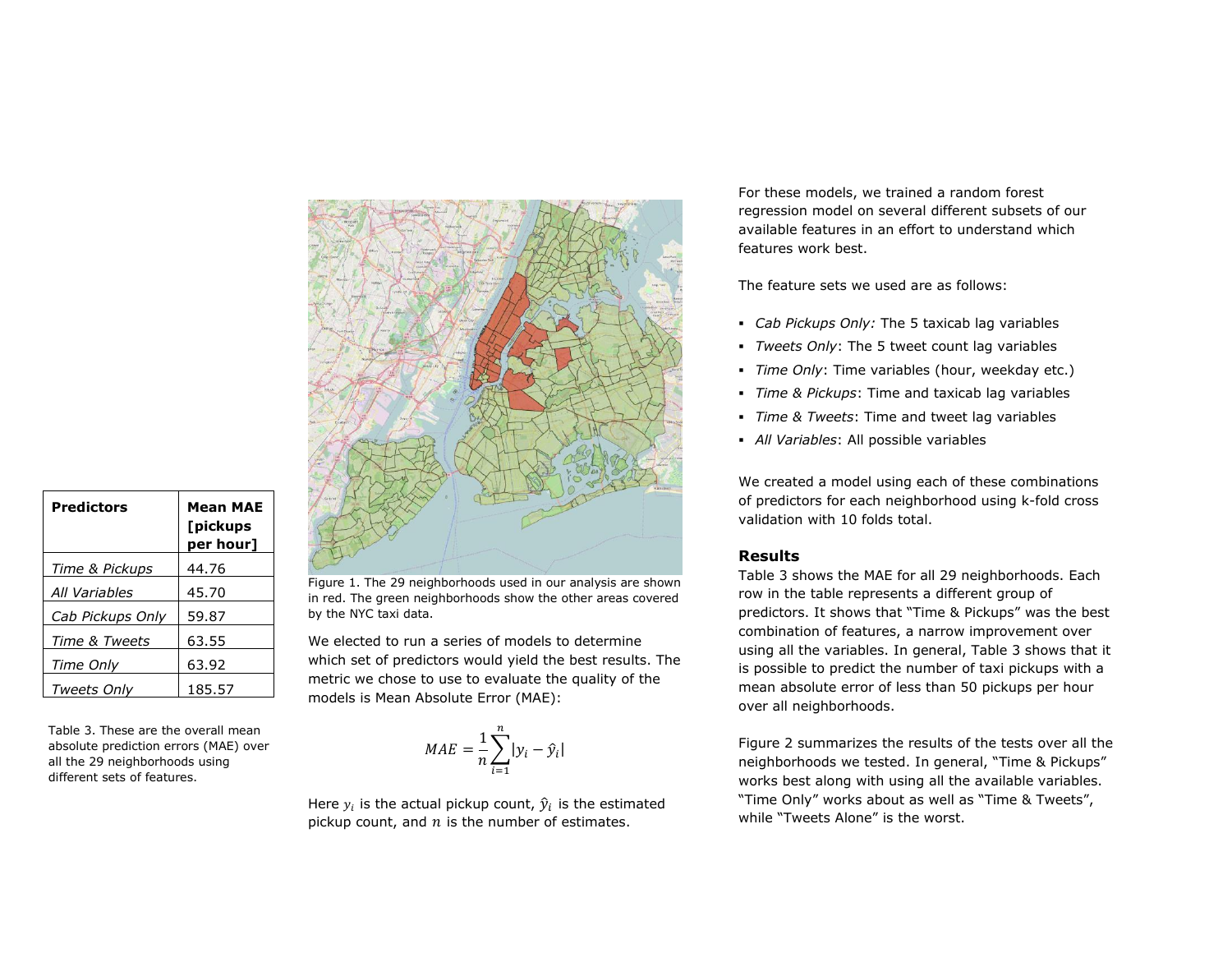

Figure 2. The mean absolute error (MAE) of prediction varies from neighborhood to neighborhood depending on the prediction features.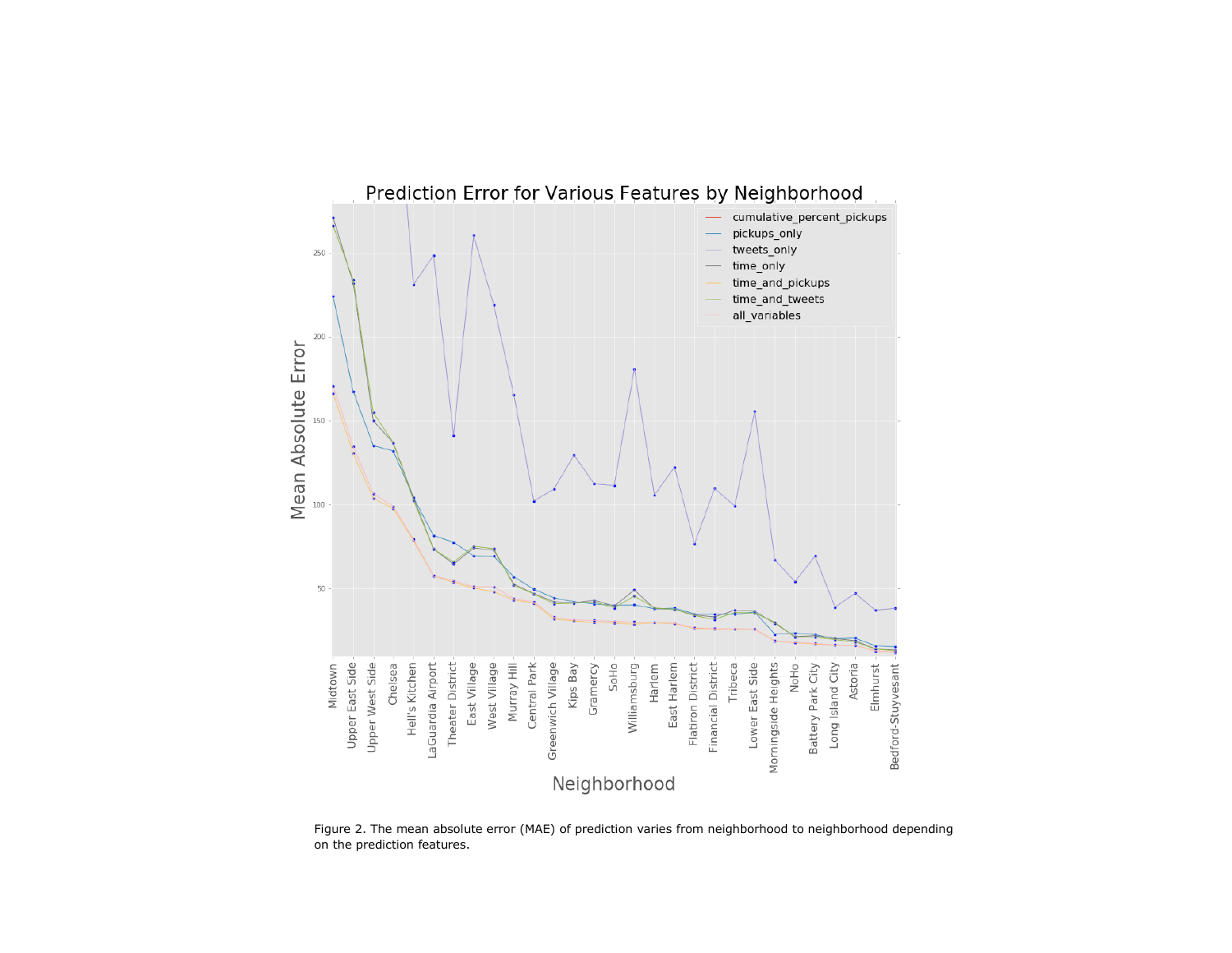

Figure 4. Using just a single feature for prediction is one way to assess which features work best.



Figure 5. For the top six combinations of features, this is how often each feature was used.



Figure 3. These time series show the hourly pickups, tweets, and predicted pickups in the Harlem neighborhood.

Additionally, we plotted the first 1,000 hours for a selected neighborhood. The plot in Figure 3 shows the data for Harlem. The blue line shows the pickup count over time, while the green line shows the tweet counts over time. We notice they tend to follow a similar pattern by time of day with some anomalies. This is to be expected as they can both be used as measures of human activity. Finally, the red line in the plot indicates the predicted values for pickup counts using all variables. It very closely follows the line for pickup counts with the majority of its inaccuracies around large spikes or isolated events.

After determining which predictors would work best, we experimented with using different combinations of predictive features for each neighborhood. This was after noticing that some neighborhoods could be finely tuned and would result in better results with certain combinations of variables. Using only the first two lag values for pickups and tweets, this final experiment was an exhaustive test of all 255 possible feature combinations for the 29 neighborhoods.

Given this data we created the two plots, Figures 4 and 5. Figure 4 shows the mean MAE for all the neighborhoods using only single predictors. This is a good way of summarizing the impact each of these has on the model. This shows that the best single predictive feature was the number of pickups in the previous hour. The next best single feature was the hour of day, followed by the number of pickups two hours prior to the predicted hour. The third and fourth best single predictors were the number of tweets from one and two hours ago, respectively.

Figure 5 shows the popularity of different features when multiple features are used to make predictions. We found that taking the six best feature combinations led to each feature being used at least once. Figure 5 shows how often each feature appeared in the top six combinations. This reinforces what we learned earlier, that the pickups in the hour before along with timerelated features are most useful while the others have lower importance.